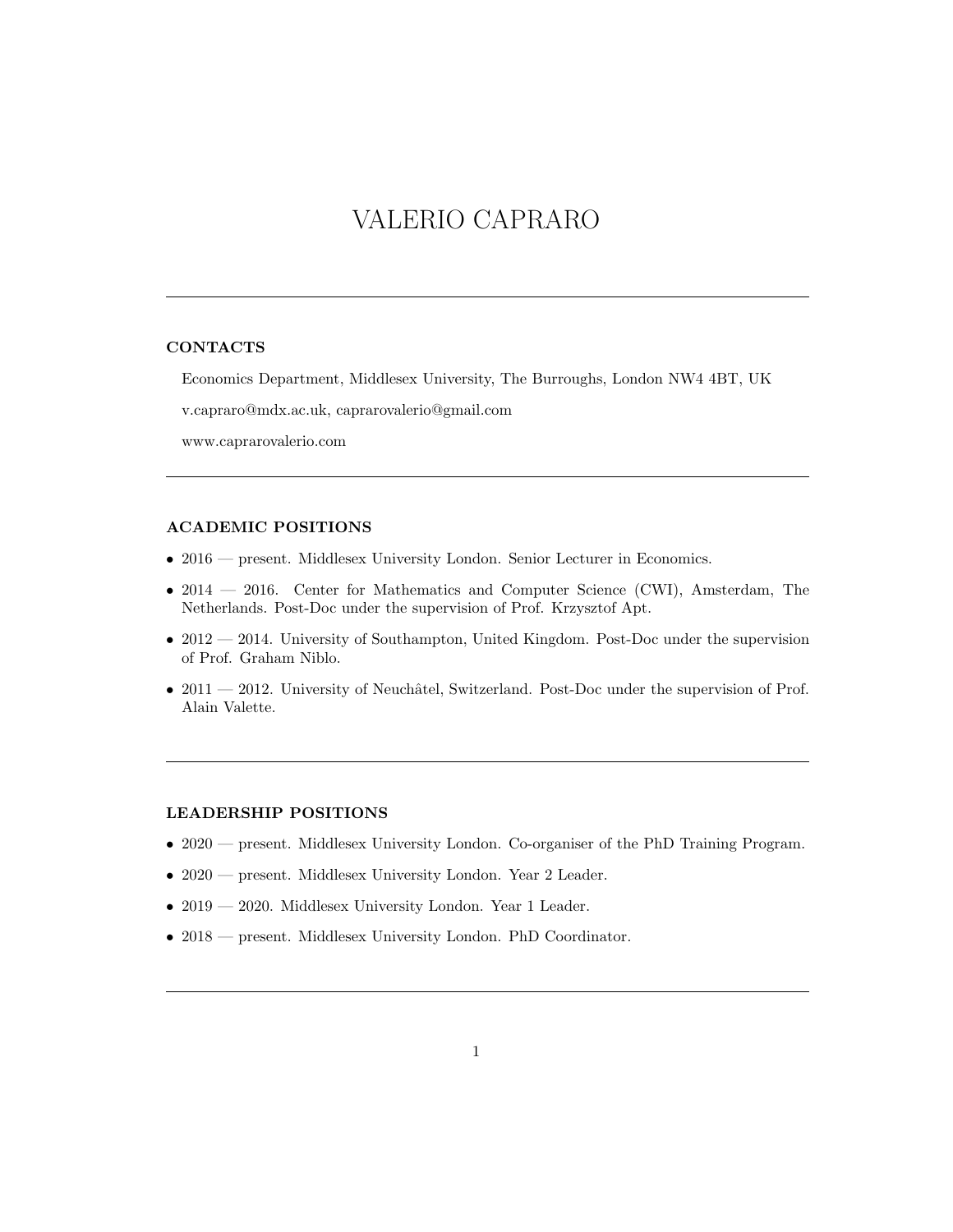#### EDUCATION

- 2009 2011: University of Rome 'Tor Vergata'. Ph.D. in Mathematics (Supervisor: Prof. Florin Rădulescu). Thesis (In english): Peculiar properties of subfactors of ultrapowers of the hyperfinite  $II_1$ -factor.
- 2007 2008: University of Rome 'La Sapienza'. Master's degree in Mathematics. Grade: 110/110 cum laude. Thesis (in Italian): Teoria della decomposizione centrale per C\*-algebre separabili. (Supervisor: Prof. Sergio Doplicher)
- 2004 2006: University of Rome 'La Sapienza'. Bachelor's degree in Mathematics. Grade: 110/110 cum laude. Thesis (in Italian): Campi riducibili e loro ampliamenti. (Supervisor: Prof. Andrea Maffei)

# RESEARCH INTERESTS

- Experimental Economics
- Experimental Psychology
- Game Theory and Theoretical Economics

#### ACADEMIC PAPERS

- 1. Capraro V, Vanzo A, Cabrales A (in press) Playing with words: Do people exploit loaded language to affect others' decisions for their own benefit? Judgment and Decision Making.
- 2. Lim IS, Capraro V (in press) A synergy of institutional incentives and networked structures in evolutionary game dynamics of multi-agent systems. IEEE Transactions on Circuits and Systems II: Express Briefs.
- 3. Kumar A, Chowdhari S, Capraro V, Perc M (2021) Evolution of honesty in higher-order social networks. Physical Review E 104, 054308.
- 4. Van Bavel JJ, Cichocka A, Capraro V, Sjåstad H, Nezlek J, ..., Boggio PS (forthcoming) National identity predicts public health support during a global pandemic: Results from 67 nations. Nature Communications.
- 5. Capraro V, Boggio PS, Böhm R, Perc M, Sjåstad H (forthcoming) Cooperation and acting for the greater good during the COVID-19 pandemic. In M. K. Miller (Ed.) The Social Science of the COVID-19 Pandemic: A Call to Action for Researchers. Oxford: Oxford University Press.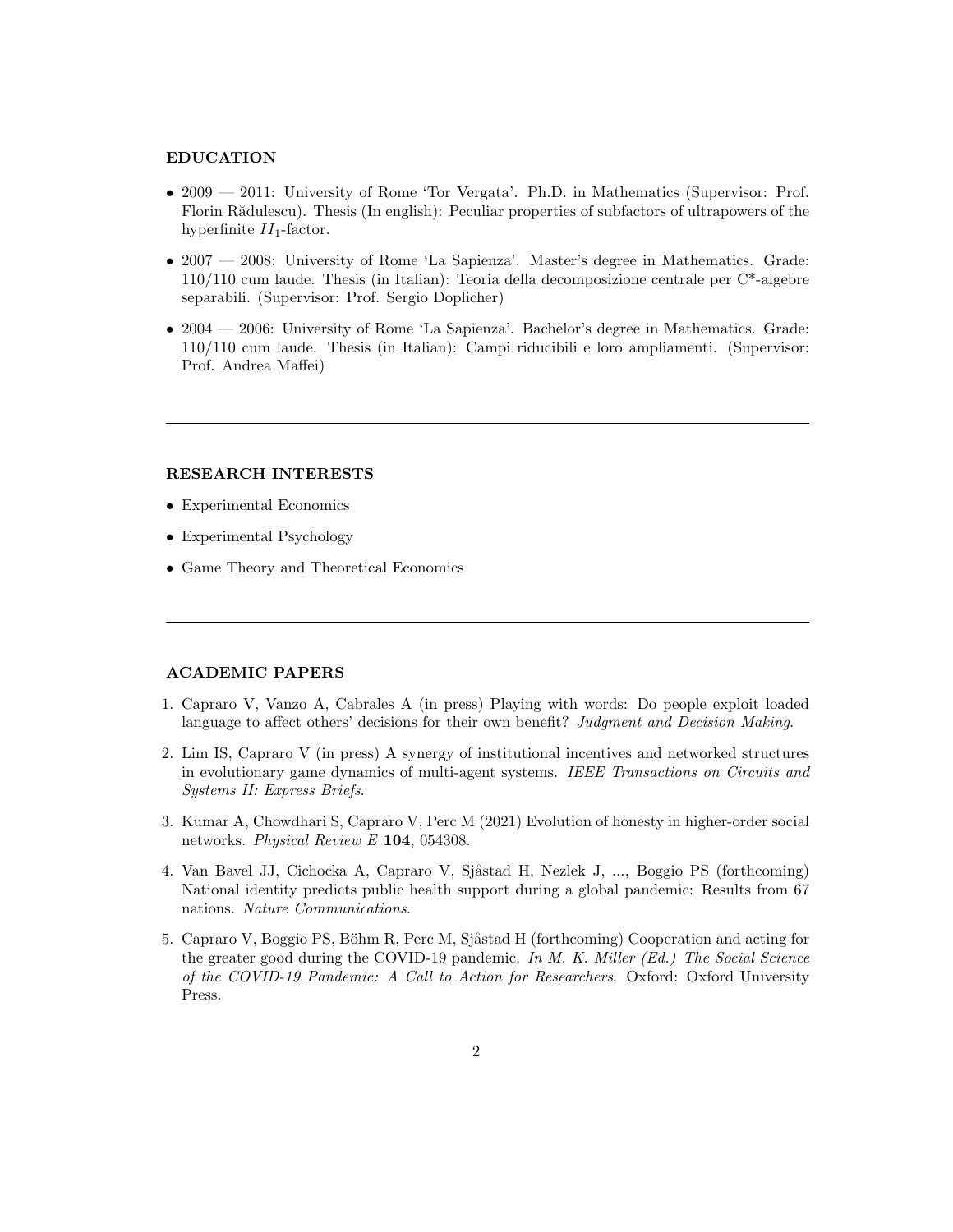- 6. Capraro V, Barcelo H (in press) Punishing defectors and rewarding cooperators: Do people discriminate between genders? Journal of the Economic Science Association.
- 7. Capraro V, Perc M (2021) Mathematical foundations of moral preferences. Journal of the Royal Society Interface 18, 20200880.
- 8. Capraro V, Jordan JJ, Tappin BM (2021) Does observability amplify sensitivity to moral frames? Evaluating a reputation-based account of moral preferences. Journal of Experimental Social Psychology.
- 9. Capraro V, Barcelo H (2021) Telling people to "rely on their reasoning" increases intentions to wear a face covering to slow down COVID-19 transmission. Applied Cognitive Psychology.
- 10. Capraro V, Barcelo H (2020) The effect of messaging and gender on intentions to wear a face covering to slow down COVID-19 transmission. Journal of Behavioral Economics for Policy 4, Special Issue 2, 45-55.
- 11. Kumar A, Capraro V, Perc M (2020) The evolution of trust and trustworthiness. Journal of the Royal Society Interface 17, 20200491.
- 12. Capraro V (2020) Gender differences in the trade-off between objective equality and efficiency. Judgment and Decision Making 15, 534-544.
- 13. Bilancini E, Boncinelli L, Capraro V, Celadin T, Di Paolo R (2020) The effect of norm-based messages on reading and understanding COVID-19 pandemic response governmental rules. Journal of Behavioral Economics for Policy 4, Special Issue 1, 45-55.
- 14. Andrighetto G, Capraro V, Guido A, Szekely A (2020) Cooperation, Response Time, and Social Value Orientation: A Meta-Analysis. Proceedings of the Cognitive Science Society.
- 15. Van Bavel JJ, Baicker K, Boggio P, Capraro V, Cichocka A, Crockett M, . . . , Willer R (2020) Using social and behavioural science to support COVID-19 pandemic response. Nature Human Behaviour 4, 460-471.
- 16. Capraro V, Rodriguez-Lara I, Ruiz-Martos RJ (2020) Preferences for efficiency, rather than preferences for morality, drive cooperation in the one-shot Stag-Hunt Game. Journal of Behavioral and Experimental Economics.
- 17. Bilancini E, Boncinelli L, Capraro V, Celadin T, Di Paolo R (2020) "Do the right thing" for whom? An Experiment on Ingroup Favouritism, Group Assorting and Moral Suasion. Judgment and Decision Making 15, 182-192.
- 18. Capraro V, Perc M, Vilone D (2020) Lying on networks: The role of structure and topology in promoting honesty. Physical Review E 101, 032305.
- 19. Caviola L, Capraro V (2020) Liking but devaluing animals: Emotional and deliberative paths to speciesism. Social Psychological and Personality Science 11, 1080-1088.
- 20. Capraro V, Halpern JY (2019) Translucent players: Explaining cooperative behavior in social dilemmas. Rationality and Society 31, 371-408.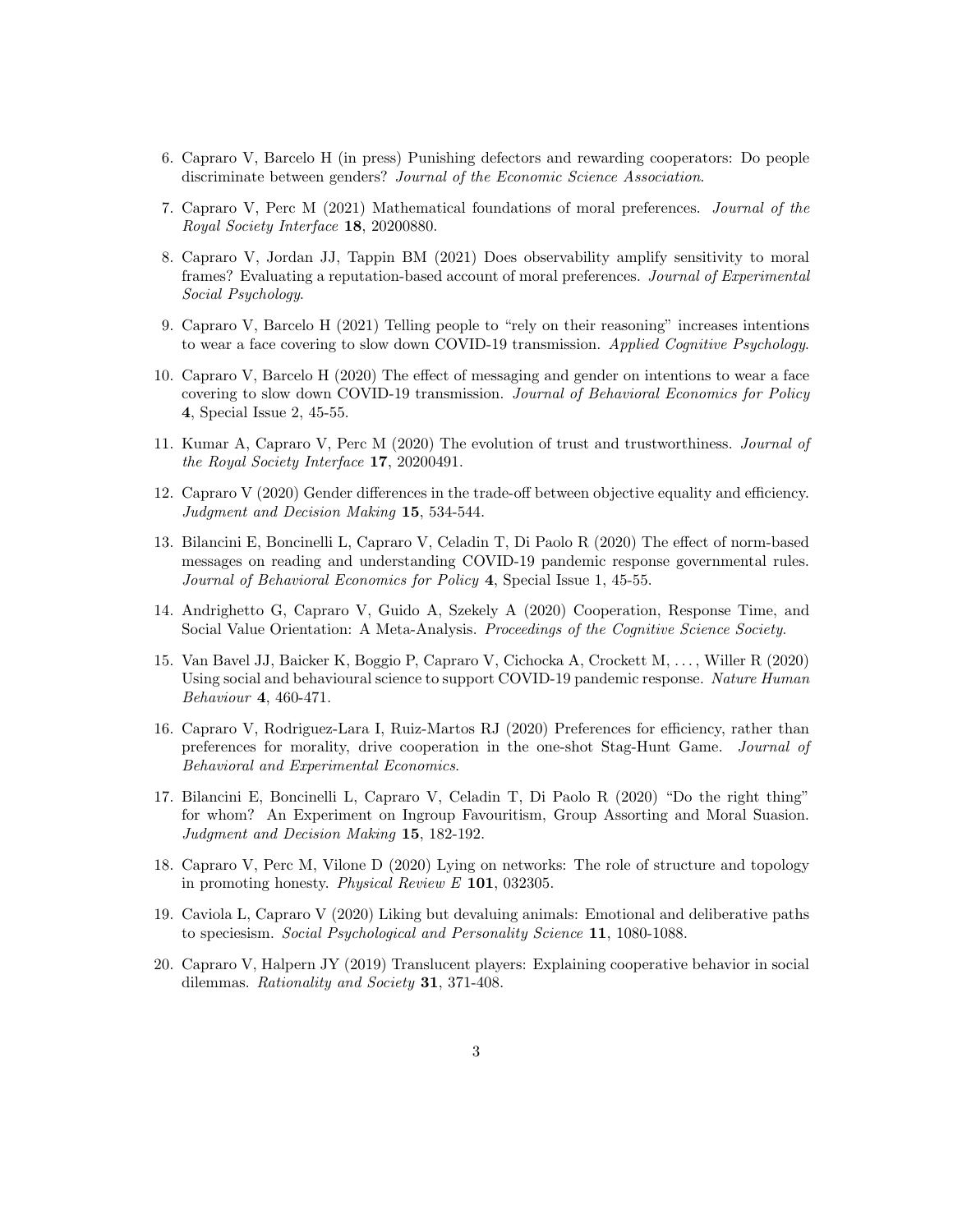- 21. Capraro V, Jagfeld G, Klein R, Mul M, van de Pol I (2019) Increasing altruistic and cooperative behaviour with simple moral nudges. Scientific Reports 9, 11880.
- 22. Capraro V, Perc M, Vilone D (2019) The evolution of lying in well-mixed populations. Journal of the Royal Society Interface 16, 20190211.
- 23. Capraro V, Everett JAC, Earp BD (2019) Priming intuition disfavors instrumental harm but not impartial beneficence. Journal of Experimental Social Psychology 83, 142-149.
- 24. Capraro V, Vanzo A (2019) The power of moral words: Loaded language generates framing effects in the extreme dictator game. Judgment and Decision Making 14, 309-317.
- 25. Pereda M, Capraro V, Sánchez A (2019) Group size effects and critical mass in public goods games. Scientific Reports 9, 5503.
- 26. Capraro V, Schulz J, Rand DG (2019) Time pressure and honesty in a deception game. Journal of Behavioral and Experimental Economics 79, 93-99.
- 27. Capraro V, Perc M (2018) Grand challenges in Social Physics: In pursuit of moral behavior. Frontiers in Physics 6, 107.
- 28. Capraro V (2018) Gender differences in lying in sender-receiver games: A meta-analysis. Judgment and Decision Making 13, 345-355.
- 29. Tappin BM, Capraro V (2018) Doing good vs. avoiding bad in prosocial choice: A refined test and extension of the morality preference hypothesis. Journal of Experimental Social Psychology 79, 64-70. ı
- 30. Capraro V, Sippel J, Zhao B, Hornischer L, Savary M, Terzopoulou Z, Faucher P, Griffioen SF (2018) People making deontological judgments in the Trapdoor dilemma are perceived to be more prosocial in economic games than they actually are. PLoS ONE 13, e0205066.
- 31. Brañas-Garza P, Capraro V, Rascón-Ramírez E (2018) Gender differences in altruism on Mechanical Turk: Expectations and actual behaviour. Economics Letters 170, 19-23.
- 32. Capraro V, Rand DG (2018) Do the right thing: Experimental evidence that moral preferences, rather than social preferences per se, drive human prosociality. Judgment and Decision Making 13, 99-111.
- 33. Vilone D, Capraro V, Ramasco JJ (2018) Hierarchical invasion of cooperation in complex networks. Journal of Physics Communications 2, 025019.
- 34. Capraro V (2017) Does the truth come naturally? Time pressure increases honesty in deception games. Economics Letters 158, 54-57.
- 35. Capraro V, Sippel J (2017) Gender differences in moral judgment and the evaluation of gender-specified moral agents. Cognitive Processing 4, 399-405.
- 36. d'Adda G, Capraro V, Tavoni M (2017) Push, don't nudge: Behavioral spillovers and policy instruments. Economics Letters 154, 92-95.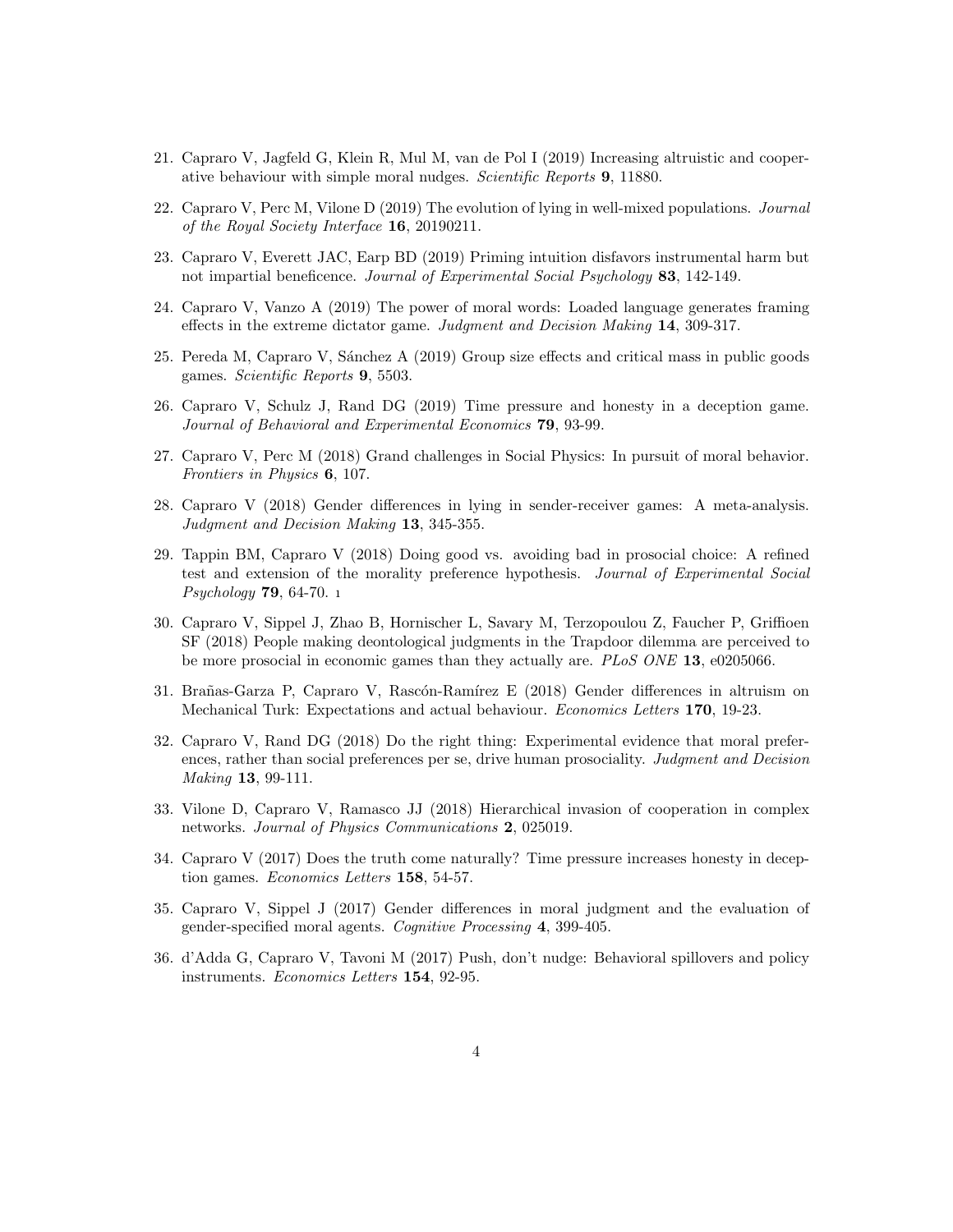- 37. Capraro V, Corgnet B, Espín AM, Hernán-González R (2017) Deliberation favours social efficiency by making people disregard their relative shares: Evidence from USA and India. Royal Society Open Science 4, 160605.
- 38. Capraro V, Giardini F, Vilone D, Paolucci M (2016) Partner selection supported by opaque reputation promotes cooperative behavior. Judgment and Decision Making 11, 589-600.
- 39. Capraro V, Kuilder J (2016) To know or not to know? Looking at payoffs signals selfish behavior, but it does not actually mean so. *Journal of Experimental and Behavioral Economics* 65, 79-84.
- 40. Capraro V, Cococcioni G (2016) Rethinking spontaneous giving: Extreme time pressure and ego-depletion favor self-regarding reactions. Scientific Reports 6, 27219.
- 41. Rand DG, Brescoll VL, Everett JAC, Capraro V, Barcelo H (2016) Social heuristics and social roles: Intuition favors altruism for women but not for men. Journal of Experimental Psychology: General 145, 389-396.
- 42. Biziou-van-Pol L, Haenen J, Novaro A, Occhipinti-Lieberman A, Capraro V (2015) Does telling white lies signal pro-social preferences? Judgment and Decision Making 10, 538-548.
- 43. Capraro V, Cococcioni G (2015) Social setting, intuition, and experience in laboratory experiments interact to shape cooperative decision-making. Proceedings of the Royal Society B: Biological Sciences 282, 20150237.
- 44. Capraro V, Barcelo H (2015) Group size effect on cooperation in one-shot social dilemmas II. Curvilinear effect. PLoS ONE 10, e0131419.
- 45. Capraro V (2015) The emergence of hyper-altruistic behaviour in conflictual situation. Scientific Reports 4, 9916.
- 46. Barcelo H, Capraro V (2015) Group size effect on cooperation in one-shot social dilemmas. Scientific Reports 5, 7937.
- 47. Capraro V, Marcelletti A (2014) Do good actions inspire good actions in others? Scientific Reports 7, 7470.
- 48. Capraro V, Smyth C, Mylona K, Niblo GA (2014) Benevolent characteristics promote cooperative behaviour among humans. PLoS ONE 9, e102881.
- 49. Capraro V, Jordan JJ, Rand DG (2014) Heuristics guide the implementation of social preferences in one-shot Prisoner's Dilemma experiments. Scientific Reports 4, 6790.
- 50. Barcelo H, Capraro V, White JA (2014) Discrete homology theory for metric spaces. Bulletin of the London Mathematical Society 46, 889-905.
- 51. Capraro V, Venanzi M, Polukarov M, Jennings NR (2013) Cooperative equilibria in iterated social dilemmas. In: Proceedings of the 6th International Symposium on Algorithmic Game Theory, Lecture Notes in Computer Science 8146, pp. 146-158.
- 52. Capraro V (2013) A Model of Human Cooperation in Social Dilemmas. PLoS ONE 8, e72427.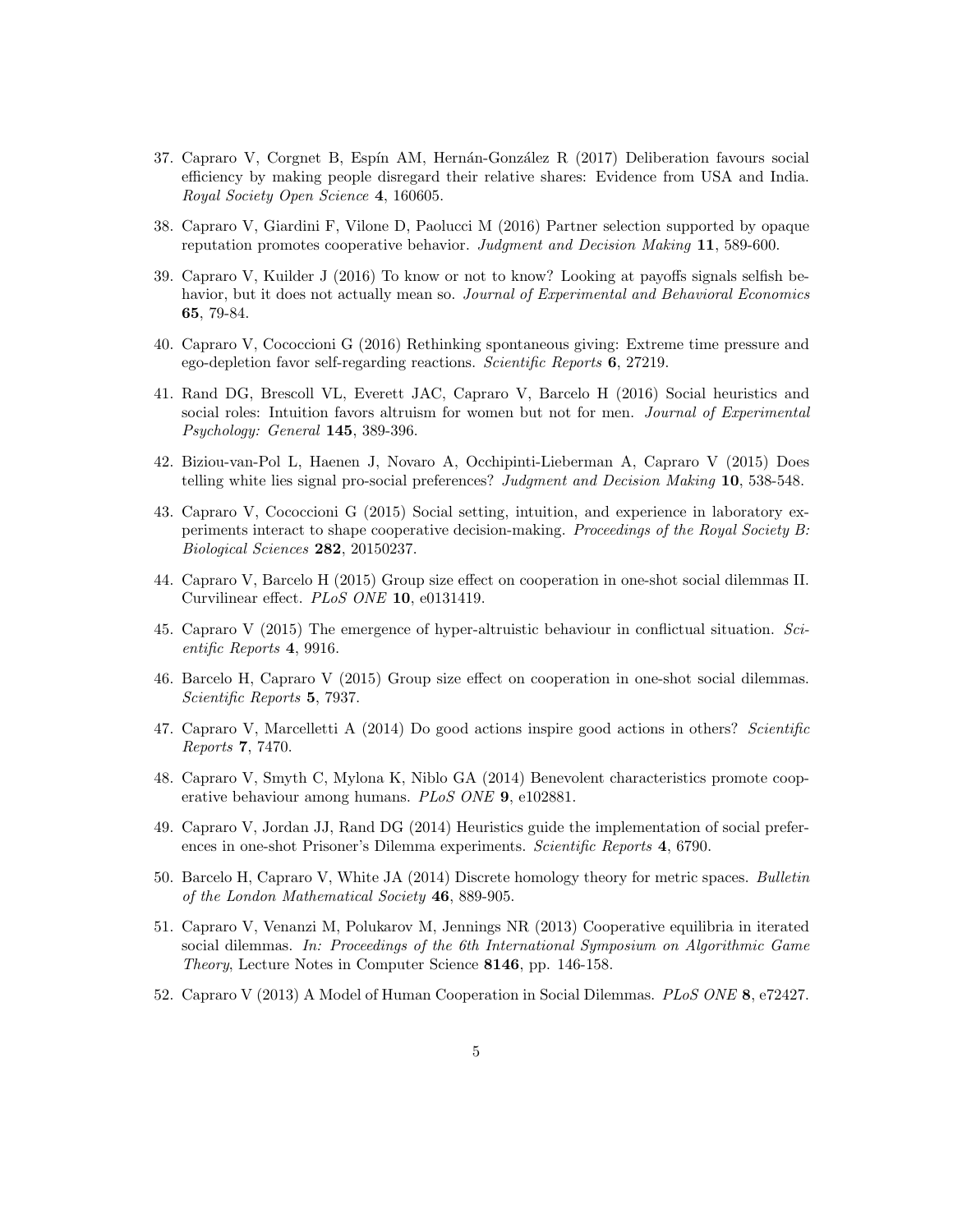- 53. Capraro V, Scarsini M (2013) Existence of equilibria in countable games: an algebraic approach. Games and Economic Behavior 79, 163-180.
- 54. Brown NP, Capraro V (2013) Groups associated to  $II_1$ -factors. Journal of Functional Analysis 264, 493-507.
- 55. Capraro V (2013) A notion of continuity in discrete spaces and applications. Applied General Topology 14, 61-72
- 56. Capraro V (2013) Amenability, locally finite spaces, and bi-lipschitz embeddings. Expositiones Mathematicae 31, 334-349.
- 57. Capraro V, Morrison K (2013) Existence of optimal strategies for a game on amenable semigroups. International Journal of Game Theory 42, 917-929.
- 58. Capraro V, Fritz T (2013) On the axiomatization of convex subsets of a Banach space. Proceedings of the American Mathematical Society 141, 2127-2135.
- 59. Capraro V, Rădulescu F (2013) Cyclic Hilbert spaces and Connes' embedding problem. Complex Analysis and Operator Theory 7, 863-872.
- 60. Capraro V, Păunescu L (2012) Product between ultrafilters and applications to Connes' embedding problem. Journal of Operator Theory 68, 165-172.
- 61. Capraro V, Rossi S (2011) Banach spaces which embed into their dual. Colloquium Mathematicum **125**, 479-483.

#### BOOKS

- 1. Capraro V (2021) Ogni scelta che fai. Mondadori. [This is a novel, in Italian]
- 2. Capraro V, Calvani S (2020). La scienza dei conflitti sociali. Divisioni politiche, immigrazione, violenza sulle donne, fake news: cosa ci insegna la ricerca. Franco Angeli.
- 3. Capraro V, Lupini M (2015) Introduction to Sofic and Hyperlinear groups and Connes' embedding conjecture. Lecture Notes in Mathematics 2136.

#### MEDIA COVERAGE

BBC News (World), The New York Times, The Economist, The Washington Post, Vogue, Huffington Post, The Guardian, SkyNews, FoxNews, MarketWatch, Los Angeles Times, Business Insider, Daily Mail, The Sun, New York Post, CBC News, Daily Mirror, MIT Technology Review, Psychology Today, Phys.org, Science Daily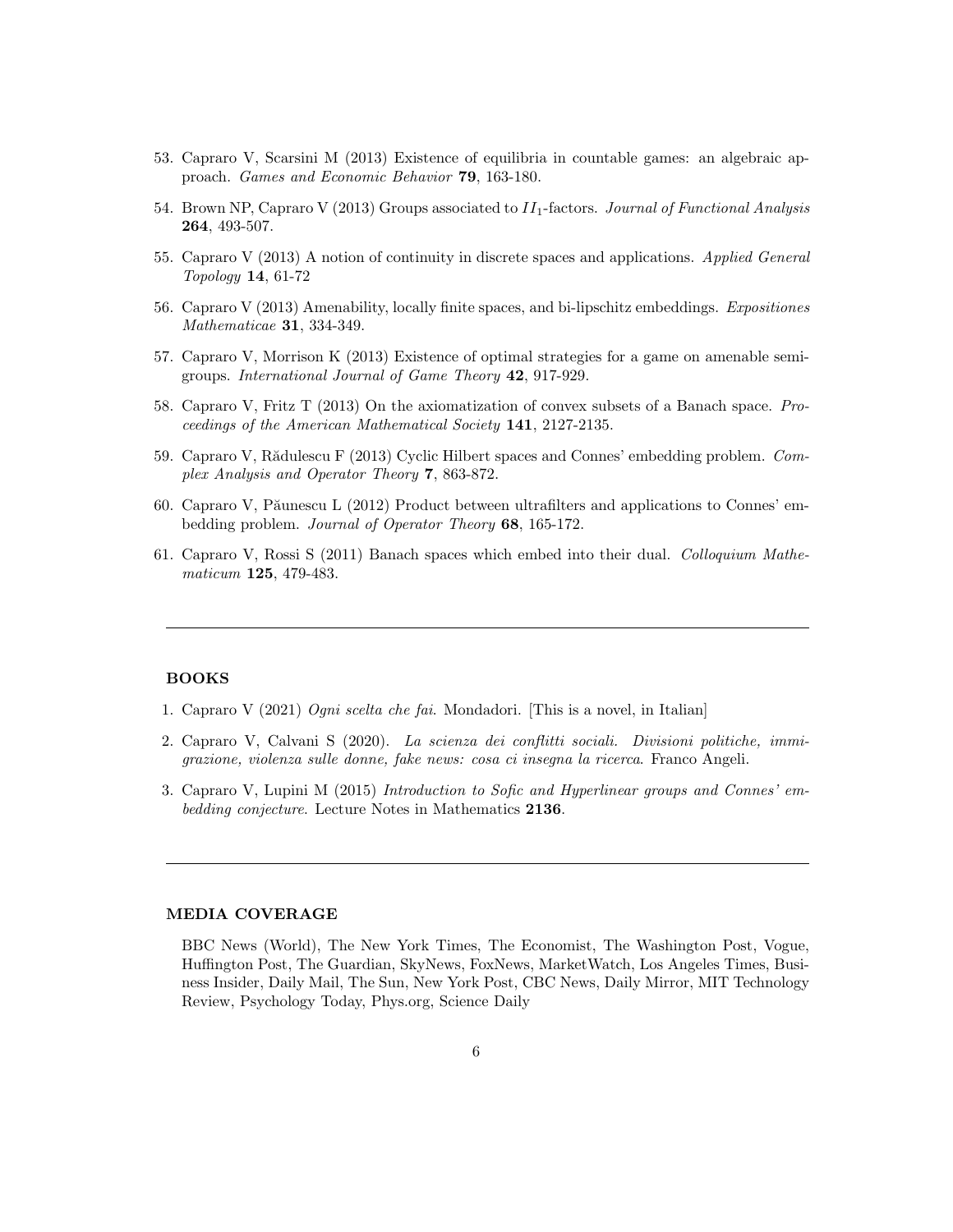https://www.bbc.com/news/world-53446827

https://www.nytimes.com/2020/06/02/health/coronavirus-face-masks-surveys.html

https://www.economist.com/news/science-and-technology/21702539-new-experiment-suggestshonesty-more-instinctive-response-people-may-be

https://espresso.economist.com/186b690e29892f137b4c34cfa40a3a4d

https://www.washingtonpost.com/lifestyle/style/realmenwearmasks-may-be-helpful-but-the-factthat-we-need-it-is-a-shame/2020/06/27/8f372340-b7eb-11ea-aca5-ebb63d27e1ff story.html

https://www.vogue.com/article/why-dont-men-wear-face-masks-when-their-female-partners-do

https://www.huffpost.com/entry/psychology-why-men-refuse-to-wear-masks

https://www.theguardian.com/commentisfree/2020/may/16/men-masks-coronavirus-protestsmasculinity-kills

https://news.sky.com/story/coronavirus-men-less-likely-to-wear-face-masks-because-it-is-a-signof-weakness-study-suggests-11988966

https://www.foxnews.com/lifestyle/men-face-masks-sign-of-weakness-coronavirus

https://www.marketwatch.com/story/shameful-not-cool-a-sign-of-weakness-men-are-less-likelyto-wear-face-masks-to-protect-against-coronavirus-study-finds-2020-05-14

https://www.latimes.com/lifestyle/story/2020-06-22/masks-and-masculinity-better-fit

https://www.businessinsider.com/men-less-likely-to-wear-masks-because-not-cool-study-2020- 5?r=US&IR=T

http://www.dailymail.co.uk/news/article-4764254/Education-teaches-better-liar.html

https://www.thesun.ie/news/health-news/5431570/men-less-likely-wear-masks-sign-of-weakness/

https://nypost.com/2020/05/14/men-less-likely-to-wear-face-masks-because-theyre-not-cool-anda-sign-of-weakness/

https://www.cbc.ca/news/canada/ottawa/social-and-behavioural-scientists-have-a-critical-roleto-play-in-fighting-covid-19-says-psychologist-1.5555167

https://www.mirror.co.uk/science/men-less-likely-wear-face-22033090

https://www.technologyreview.com/s/609924/a-field-guide-to-deception/

https://www.psychologytoday.com/gb/blog/inclusive-insight/202006/will-femmephobia-increasecovid-19-s-death-toll

https://phys.org/news/2015-07-cooperative-behaviour-instinctive.html

https://www.sciencedaily.com/releases/2020/04/200430113048.htm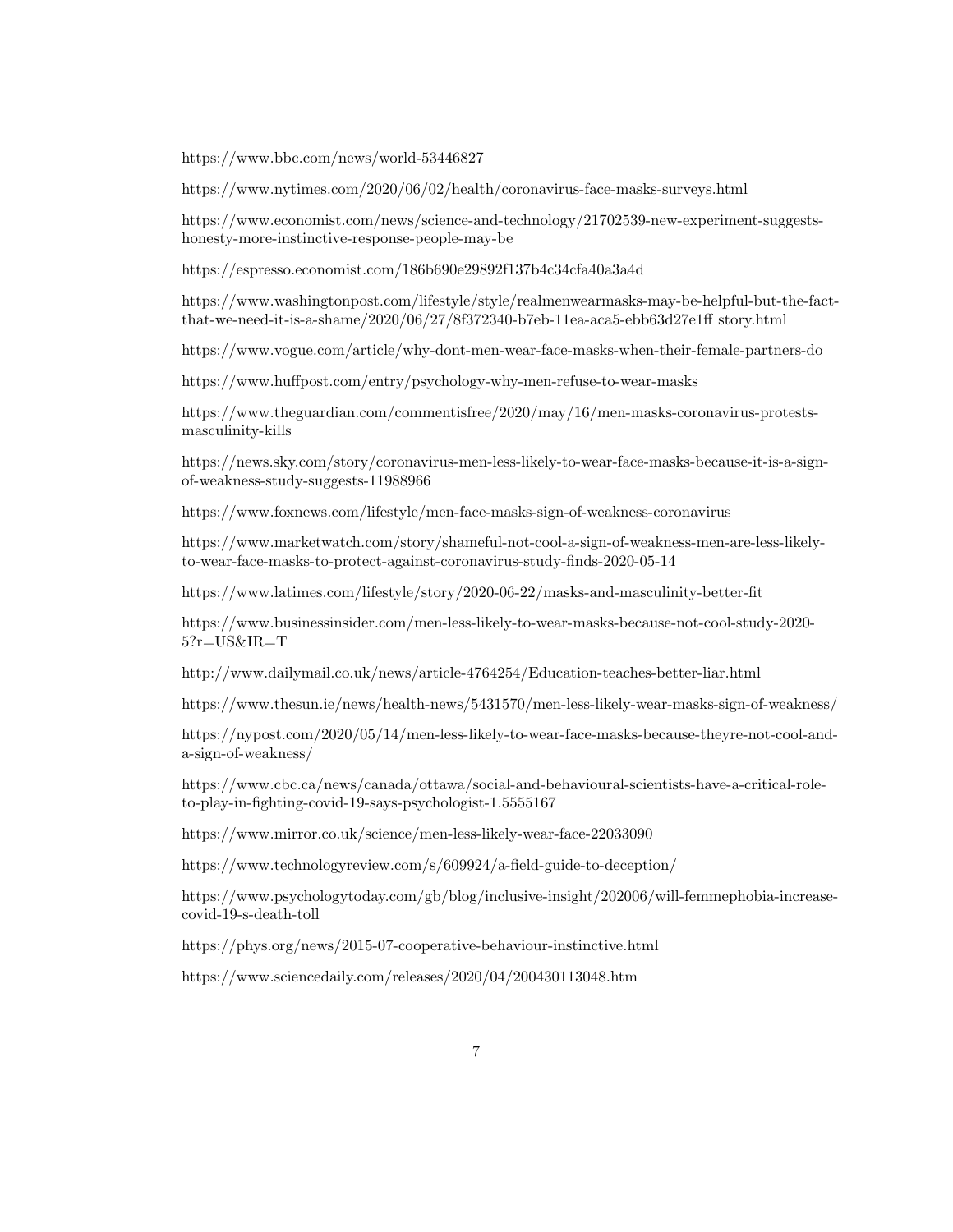## REVIEWING ACTIVITY

Proceedings of the National Academy of Sciences, Nature Communications, Nature Human Behaviour, Management Science, Journal of Experimental Psychology: General, Social Psychology and Personality Science, PLoS Computational Biology, Experimental Economics, Games and Economic Behavior, Journal of Economic Behavior and Organization, Journal of Economic Science Association, Economics Letters, Judgment and Decision Making, Theory and Decision, Transactions on Economics and Computation, Proceedings of the Royal Society B: Biological Sciences, Cognition, Organizational Behavior and Human Decision Processes, IEEE Transactions on Automatic Control, Journal of Experimental Social Psychology, Social Cognitive and Affective Neuroscience, Environment and Behavior, American Journal of Preventive Medicine, Journal of Conflict Resolution, Group Processes and Intergroup Relations, Behavioral Brain Research, Journal of Experimental Psychology: Learning, Memory and Cognition, Personality and Individual Differences, New Journal of Physics, Applied Mathematics and Computation, British Journal of Social Psychology, European Journal of Social Psychology, Mathematics of Operations Research, British Academy, Netherlands Organisation for Scientific Research (NWO), EuroPhysics Letters, Physics Review A, Physica A, Journal of Economic Psychology, Scientific Reports, Royal Society Open Science, Nonprofit and Voluntary Sector Quarterly, Chaos, Solitons & Fractals, Frontiers in Behavioral Neuroscience, PLoS ONE, Frontiers in Psychology, The Social Science Journal, Soft Computing, Bulletin of the London Mathematical Society, American Mathematical Monthly, Bulletin of the Belgian Mathematical Society, Entropy, Journal of Complex Networks, BMC Psychology, Discrete Mathematics and Theoretical Computer Science, Games, Operational Research: An International Journal, Erasmus Journal for Philosophy and Economics.

## EDITORIAL ACTIVITY

- Europhysics Letters (Coeditor, starting in april 2022).
- Current Research in Ecological and Social Psychology (Editorial Board member, 2020 present)
- EuroPhysics Journal B (Guest Editor for the Topical Issue on Evolutionary Game Theory, 2020)
- Scientific Reports (Associate Editor, 2019 present)
- Judgment and Decision Making (Consulting Editor, 2019 present)
- Frontiers in Psychology (Consulting Editor, 2019 present)
- Journal of Behavioral and Experimental Economics (Consulting Editor, 2019 present)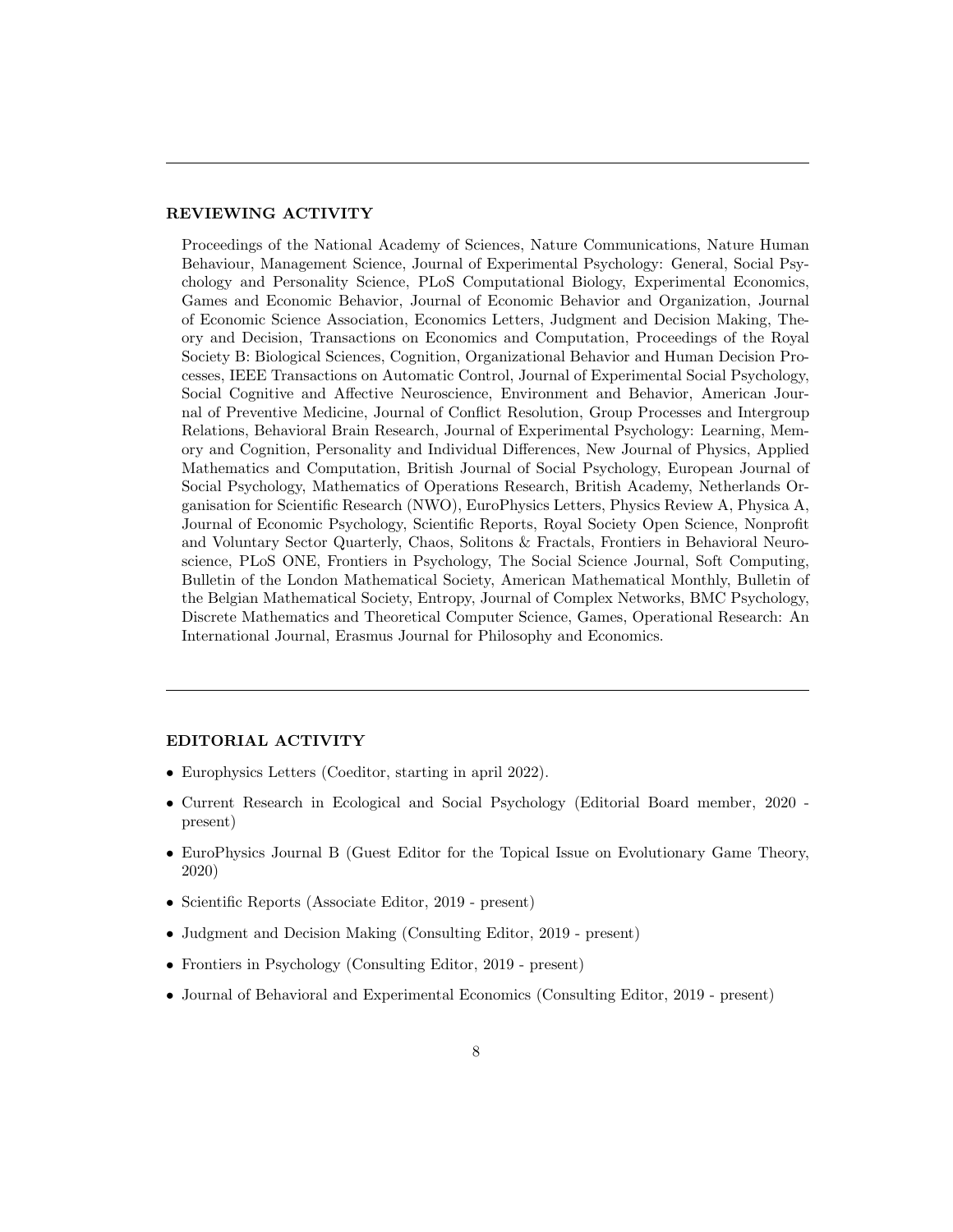- Frontiers in Physics, Social Physics section (Associate Editor, 2018 present).
- PLoS ONE (Academic Editor, 2018 2021)

## RESEARCH TALKS

- 1. Keynote speaker at the SINdem4Juniors. 2nd-4th February, 2022, Bressanone, Italy. Building an open research network in a world-wide perspective.
- 2. ASSA 2022 Virtual Annual Meeting. 7th-9th January, 2022, Chicago, USA. The effect of messaging and gender on intentions to wear a face covering to slow down COVID-19 transmission.
- 3. Seminar. 18th November, 2021, Berlin, Germany. Playing with words: Do people exploit loaded language to affect others' decisions for their own benefit?.
- 4. International Conference on Thinking. 21st-24th June, 2021, Paris, France. Increasing altruistic and cooperative behaviour using simple moral nudges.
- 5. Summer School "Cura e responsabilità: tra prossimità e distanza". 22nd June, 2021, Italy. La scienza dei conflitti sociali.
- 6. Eurasian Summit for Models of Society. March 1-3, 2021, Tokyo Institute of Technology, Japan. The evolution of honesty.
- 7. Seminar. 23rd February 2021, Utrecht University, Netherlands. Ecce homo moralis: How people care about doing the right thing, beyond its economic consequences.
- 8. Seminar. 15th January 2021, University of Milan Bicocca, Italy. Ecce homo moralis: How people care about doing the right thing, beyond its economic consequences.
- 9. Seminar. 2nd December 2020, University of Florence, Italy. Ecce homo moralis: How people care about doing the right thing, beyond its economic consequences.
- 10. Seminar. 1st December 2020, University of Birmingham, United Kingdom. Ecce homo moralis: How people care about doing the right thing, beyond its economic consequences.
- 11. Seminar. 15th October 2020, Toulouse School of Economics, France. The effect of nudging personal and injunctive norms in the trade-off between objective equality and efficiency.
- 12. Seminar. 6th October 2020. Loyola University, Cordoba, Spain. Using social and behavioural science to promote COVID-19 pandemic response.
- 13. Invited speaker at the workshop Integrathon. 11th September 2020, University of Geneva, Switzerland. Increasing altruistic and cooperative behaviour with simple moral nudges.
- 14. Seminar. 26th May 2020, Boston College, USA. Using social and behavioural science to promote COVID-19 pandemic response. [online seminar]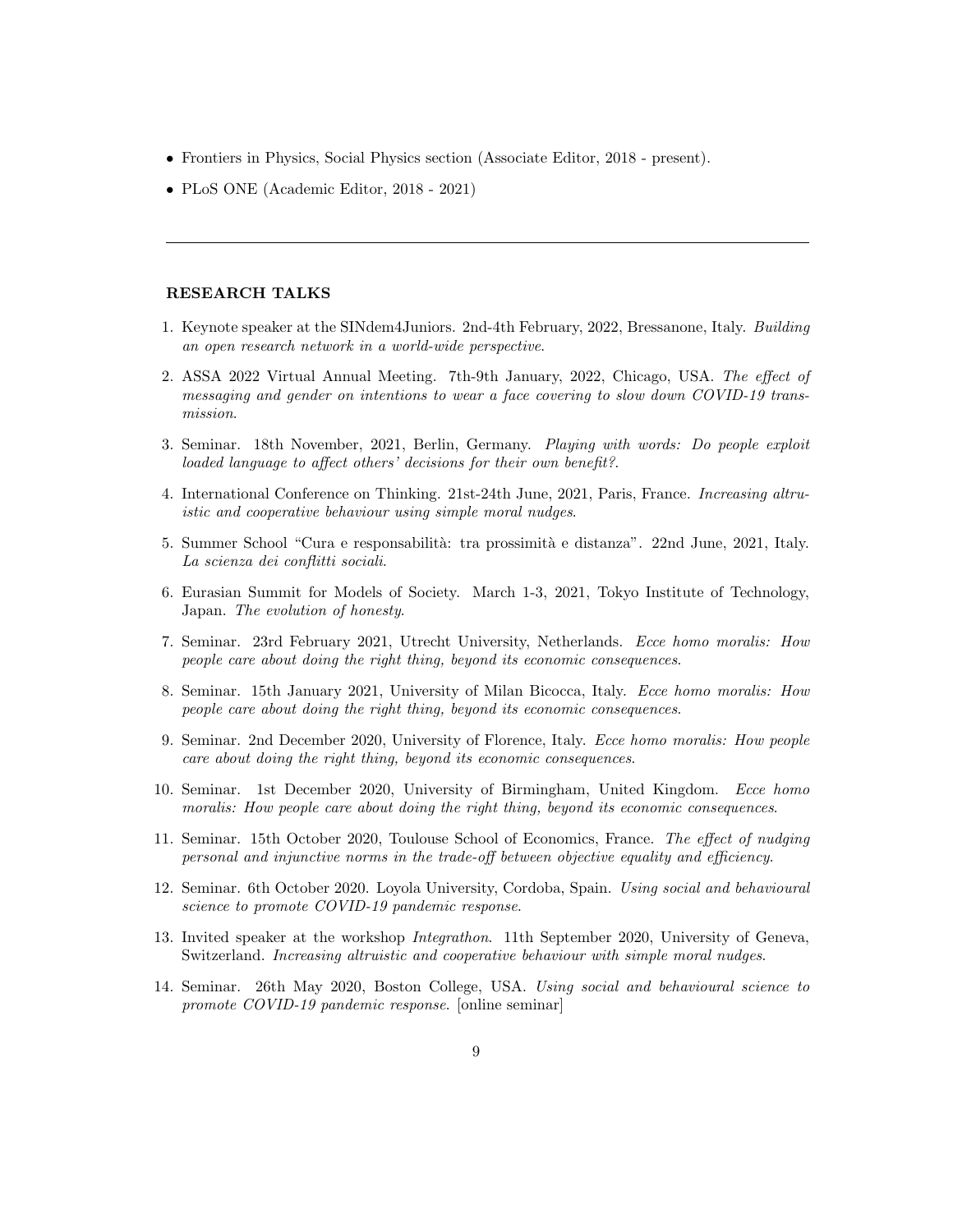- 15. Seminar. 26th May 2020, Harvard University, USA. TBA. [Cancelled because of COVID-19 pandemic]
- 16. Seminar. 22nd May 2020, New York University, USA. TBA. [Cancelled because of COVID-19 pandemic]
- 17. Keynote speaker at the SIE2020, XII Congresso Nazionale SIE. 28-30 April 2020, IMT School for Advanced Studies, Lucca, Italy. Increasing altruistic and cooperative behaviour with simple moral nudges. [Cancelled because of COVID-19 pandemic]
- 18. Seminar. 19th March 2020, University of Trento, Italy. Ecce homo moralis: How people care about doing the right thing, beyond its economic consequences. [Cancelled because of COVID-19 pandemic]
- 19. AISC Annual Conference. 11-13 December 2019, University of Rome Tor Vergata, Italy. Ecce homo moralis: How people care about doing the right thing, beyond its economic consequences.
- 20. Seminar. 5th December 2019, LUISS University, Italy. Ecce homo moralis: How people care about doing the right thing, beyond its economic consequences.
- 21. Seminar. 12th June 2019, IMT School for Advanced Studies, Lucca, Italy. Ecce Homo Moralis: How people care about doing the right thing, independently of its economic consequences.
- 22. Seminar. 11th June 2019, University of Florence, Italy. Ecce Homo Moralis: How people care about doing the right thing, independently of its economic consequences.
- 23. Seminar. 6th June 2019, University of Amsterdam, The Netherlands. Ecce Homo Moralis: How people care about doing the right thing, independently of its economic consequences.
- 24. AISC Midterm Conference. 22-24 May 2019, IMT School for Advanced Studies, Lucca, Italy. Time pressure and honesty in a deception game.
- 25. Seminar. 16th May 2019, Universidad Carlos III de Madrid, Spain. Ecce Homo Moralis: How people care about doing the right thing, independently of its economic consequences.
- 26. Seminar. 8th May 2019, University of Granada (Economics Department), Spain. Ecce Homo Moralis: How people care about doing the right thing, independently of its economic consequences.
- 27. Seminar. 7th May 2019, University of Granada (Anthropology Department), Spain. The cognitive foundations of human sociality.
- 28. International Convention of Psychological Science. 9th March 2019, Paris, France. The Good, the Bad, and the Angry: An experimental study on the heterogeneity of people's (dis)honest behavior.
- 29. Social and Brain Behavior seminar. 22nd January 2019, Oxford University, United Kingdom. Priming intuition decreases endorsement of instrumental harm but not impartial beneficence.
- 30. Seminar. 27th November 2018, University of Warwick, Coventry, United Kingdom. The Good, the Bad, and the Angry: An experimental study on the heterogeneity of people's (dis)honest behavior.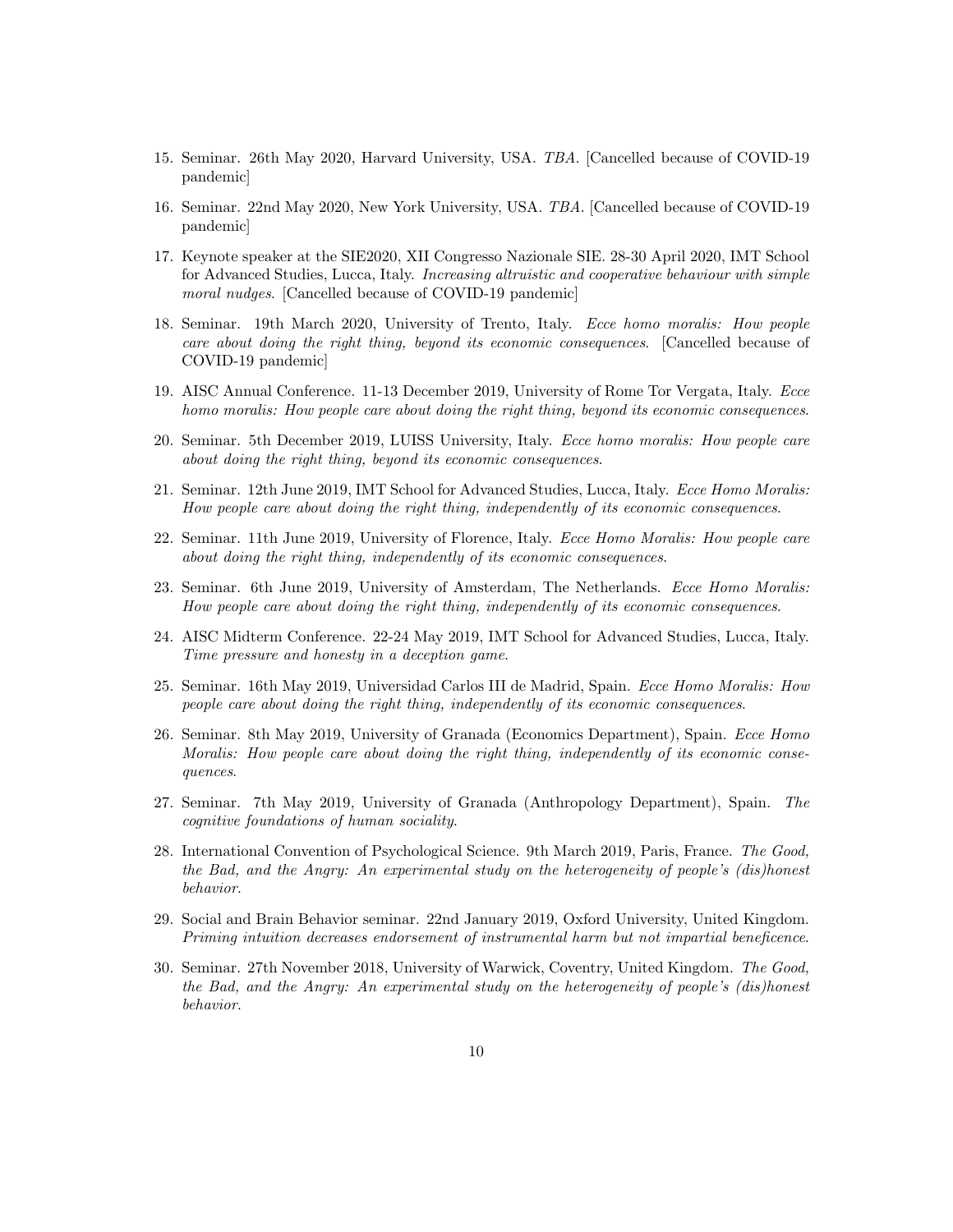- 31. ASSET 2018, November 2018, Florence, Italy. Understanding moral behavior using sentiment analysis.
- 32. Seminar. 24th October 2018, De Montfort University, Leicester, United Kingdom. Understanding moral behavior using sentiment analysis.
- 33. SABE-IAREP, July 2018, London, United Kingdom. The Good, the Bad, and the Angry: An experimental study on the heterogeneity in people's (dis)honest behavior.
- 34. IMEBESS, May 2018, Florence, Italy. What's the right thing to do? Increasing prosociality using simple moral nudges.
- 35. IMEBESS, May 2018, Florence, Italy. The Good, the Bad, and the Angry: An experimental study on the heterogeneity in people's (dis)honest behavior.
- 36. SPSP 2018 Annual Convention, March 1-3, 2018, Atlanta, USA. Are Kantians better social partners? People making deontological choices are expected to be more prosocial than they actually are.
- 37. Seminar, June 20th, 2017, Univesidad Carlos III, Madrid, Spain. Group size effect on cooperation in social dilemmas.
- 38. 2nd Socrates Workshop on Intuition, Reflection, and Social Preferences, February 19th, 2017, Pisa, Italy. Deliberation favours social efficiency by making people disregard their relative shares: Evidence from USA and India.
- 39. Economics of Development and Emerging Markets Seminar Series, June 23rd, 2016, Rotterdam, The Netherlands. Rethinking spontaneous giving: Evidence for an inverted-U effect of cognitive effort on cooperative behavior.
- 40. Workshop on Cooperation and Self-Control, June 16th-17th, 2016, King's College, London, United Kingdom. Rethinking spontaneous giving: Evidence for an inverted-U effect of cognitive effort on cooperative behavior.
- 41. London Experimental Workshop, June 6th-7th, 2016, Queen Mary University of London, United Kingdom. Towards Homo Moralis: Non-consequentialist injunctive norms guide prosocial behavior in Dictator and Prisoner's Dilemma games.
- 42. Young Economists' Meeting, June 2nd-3rd, 2016, Masaryk University, Brno, Czech Republic. Towards Homo Moralis: Non-consequentialist injunctive norms guide pro-social behavior in Dictator and Prisoner's Dilemma games.
- 43. International Meeting on Experimental and Behavioral Social Sciences, April 14th-16th, 2016, LUISS University, Rome, Italy. Rethinking spontaneous giving: Evidence for an inverted-U effect of cognitive effort on cooperative behavior.
- 44. International Meeting on Experimental and Behavioral Social Sciences, April 14th-16th, 2016, LUISS University, Rome, Italy. Intuition favors pro-social honesty in deception games.
- 45. Workshop on Internet Experiments, March 2nd, 2016, Middlesex University, London, United Kingdom. Partner selection supported by opaque reputation promotes cooperative behavior.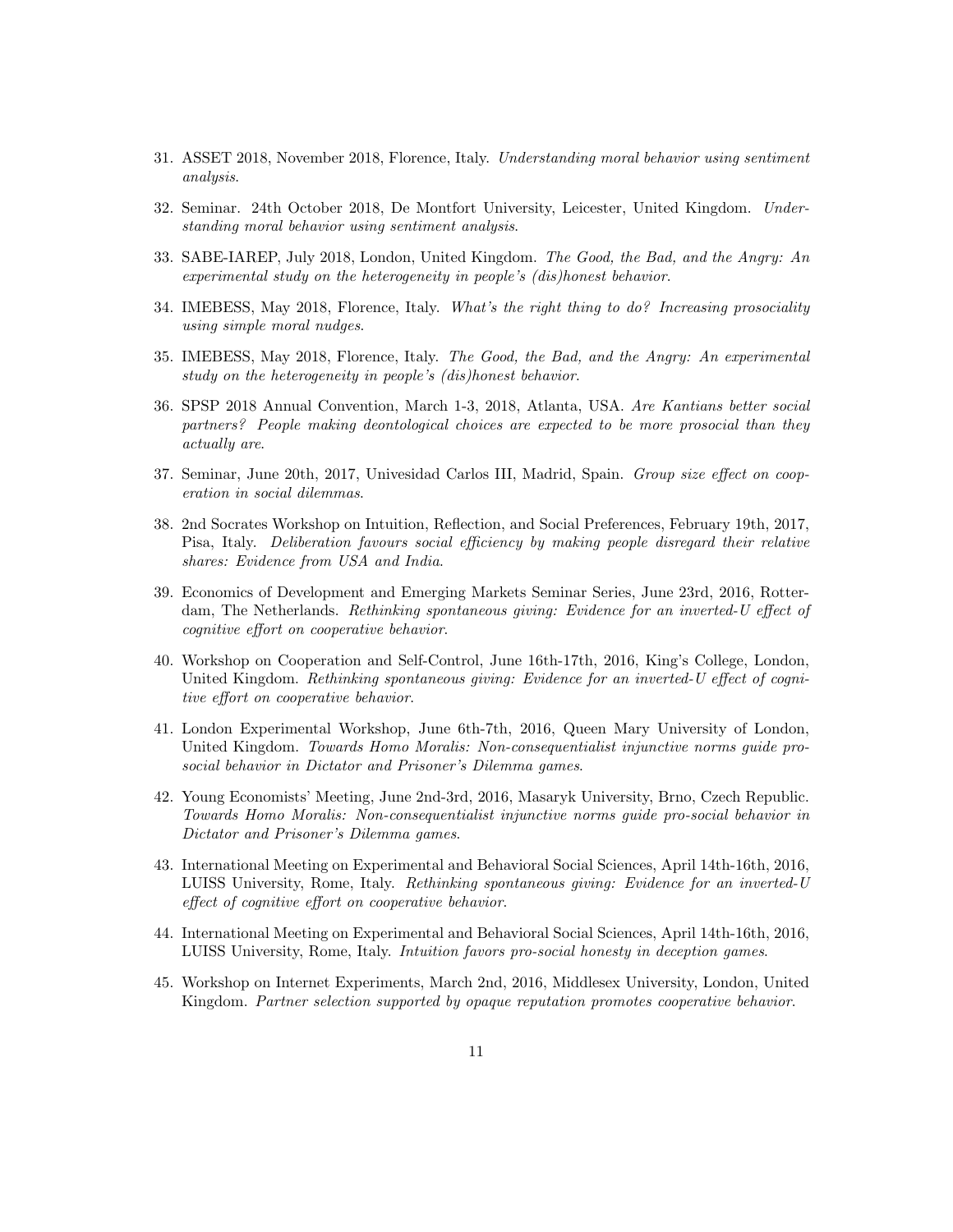- 46. Network & Optimization Seminar, February 10th, 2016, CWI, Amsterdam, The Netherlands. Predicting human behavior: Review of classical literature and new insights.
- 47. III London Experimental Workshop, November 16th-17th, 2015, Middlesex University, London, United Kingdom. Does telling white lies signal pro-social preferences?
- 48. Seminar Social Psychology, November 6th, 2015, Tilburg University, The Netherlands. Social setting, intuition, and experience in lab experiments interact to shape cooperative decisionmaking.
- 49. Workshop on Evolution and Warfare, September 18th, 2015, NIMBioS at the University of Tennessee, Knoxville, USA. Social setting, intuition, and experience in lab experiments interact to shape cooperative decision-making.
- 50. June 15th, 2015, CNR, Rome, Italy. Social setting, intuition, and experience in lab experiments interact to shape cooperative decision-making.
- 51. Seminar in Economic Theory, Behavioral Economics, and Computation, Feb 12th, 2015, Maastricht University, NL. Non-consequentialist moral behavior and the assumption of economic theory.
- 52. Human Cooperation Lab Meeting, Nov. 5th, 2014, Yale University, USA. Does economic theory need a rethink? Prosocial people violate the consequentialist assumption in one-shot simultaneous-move games.
- 53. 25th International Conference on Game Theory, July 7th July 11th, 2014, Stony Brook Center for Game Theory, USA. Group size effect on cooperation in social dilemmas.
- 54. Plenary speaker at the 25th International Conference on Operator Theory, June 30th July 5th, 2014, Institute of Mathematics of the Romanian Academy and the West University of Timisoara, Romania. Groups associated to  $II_1$ -factors.
- 55. Pure Mathematics Seminar, May 21st, 2014. Department of Mathematics and Statistics, Lancaster University, Lancaster, United Kingdom. Groups associated to  $II_1$ -factors.
- 56. EconCS Seminar, Apr. 1st, 2014, Berkeley, USA. A model of human cooperation in social dilemmas.
- 57. Departmental Seminar, Feb. 26th, 2014. Department of Economics and Finance, Luiss University, Rome, Italy. A Model of Human Cooperation in Social Dilemmas.
- 58. 6th International Symposium in Algorithmic Game Theory. Oct. 21st-23rd, 2013. Aachen, Germany. Cooperative equilibria in iterated social dilemmas.
- 59. "Human Cooperation Laboratory" meeting, Sept. 29th, 2013, Yale University, New Haven, CT, USA. A Model of Human Cooperation in Social Dilemmas.
- 60. Game Theory Seminar, Sept. 9th, 2013, Cornell University, Ithaca, NY, USA. A solution concept for games with altruism and cooperation.
- 61. Geometric Group Theory Seminar, July 25th, 2013, Banach Center, Warsaw, Poland. Discrete Algebraic Topology on Metric Spaces.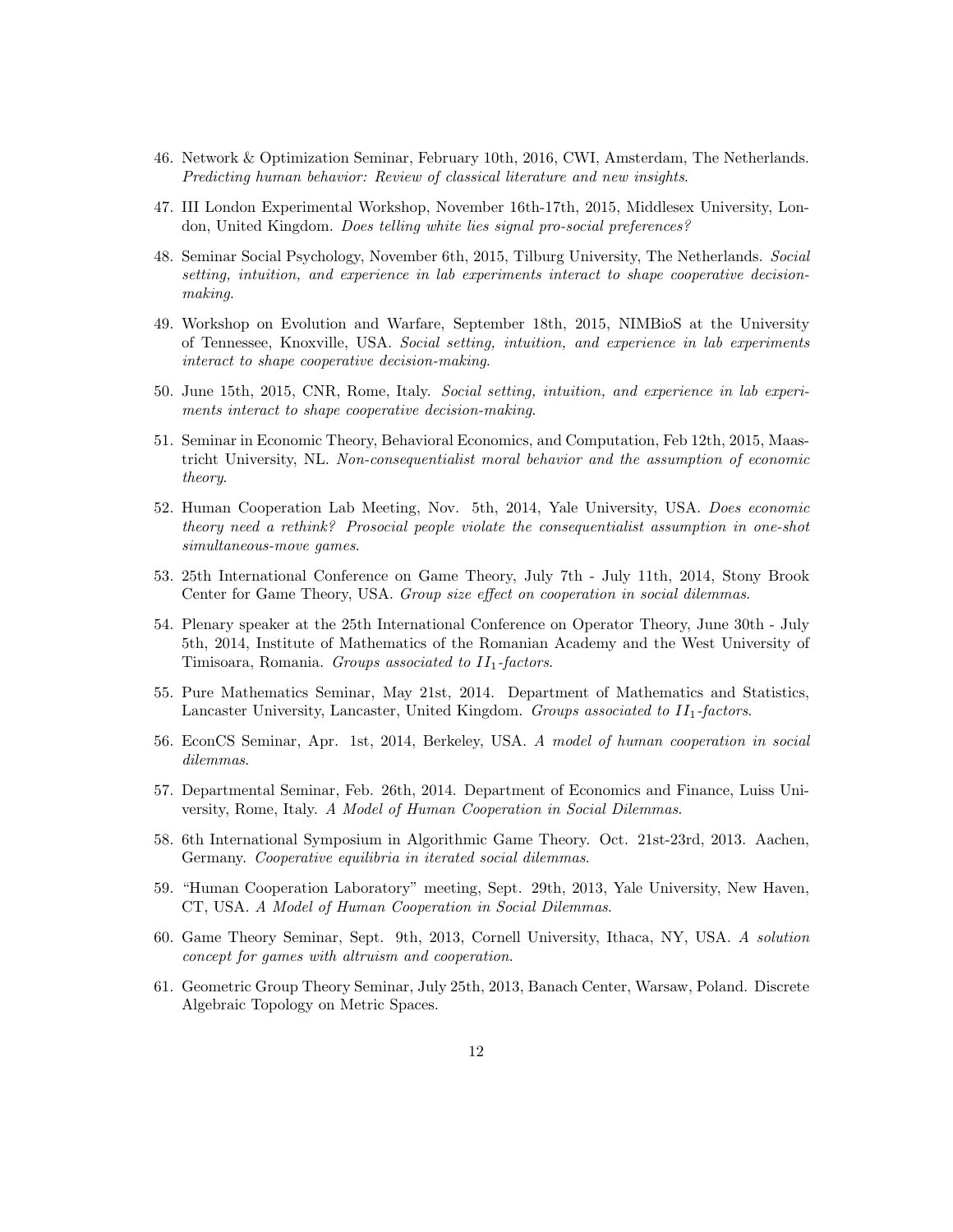- 62. SING9 July 8th-10th, 2013, Vigo, Spain. A solution concept for games with altruism and cooperation.
- 63. Economics Seminar, June 7th, 2013, UFSC, Florianopolis, Brazil. A solution concept for games with altruism and cooperation.
- 64. Pure Maths Lunchtime Seminar May 13rd, 2013, University of Southampton, UK. Predicting human behaviour: the cooperative equilibrium theory.
- 65. Agents Seminar March 12nd, 2013, University of Southampton, UK. A solution concept for games with altruism and cooperation.
- 66. Probabilistic Operator Algebras Seminar January 23rd, 2013, UC Berkeley, CA, USA. Groups associated to  $II_1$ -factors.
- 67. EconCS Seminar January 22nd, 2013, UC Berkeley, CA, USA. A solution concept for games with altruism and cooperation.
- 68. Discrete Mathematics Seminar January 18th, 2013, UC Davis, CA, USA. On the coarse fundamental group.
- 69. Coarse Geometry Seminar September 21st, 2012, Southampton, United Kingdom. Some ideas to define a coarse fundamental group.
- 70. World Congress in Game Theory July 22nd-27th, 2012, Istanbul, Turkey. An algebraic approach to countable games.
- 71. Game Theory Seminar April 18th, 2012, LUISS, Rome, Italy. An algebraic approach to countable games.
- 72. Colloquium (organized by F. Schlenk) March 13rd, 2012, Neuchatel, Switzerland. Some interplay between Group Theory and Game Theory.
- 73. Geometry and Analysis Seminar Dec. 13, 2011, Wien, Austria. Topology on locally finite metric spaces and applications.
- 74. Infinite monster groups Dec.11st-20th, 2011, Wien, Austria. A construction of groups preserving hyperlinearity
- 75. Seminaire de Geometrie Algebrique Nov. 11st, 2011, Konstanz, Germany. An introduction to Connes embedding conjecture
- 76. Seminaire Groupe et Analyse, Neuchatel, Switzerland. Cyclic Hilbert spaces and Connes' embedding conjecture
- 77. SING7 7th Meeting on Game Theory, TELECOM Paris Tech, Paris, France. von Neumann rejoins himself: game theory and amenable groups
- 78. Geometric Group Theory, Bristol, United Kingdom. A geometric invariant for hyperlinear groups
- 79. Journées d'Analyse Fonctionelle, Besançon, France. A geometric invariant coming from Connes' embedding conjecture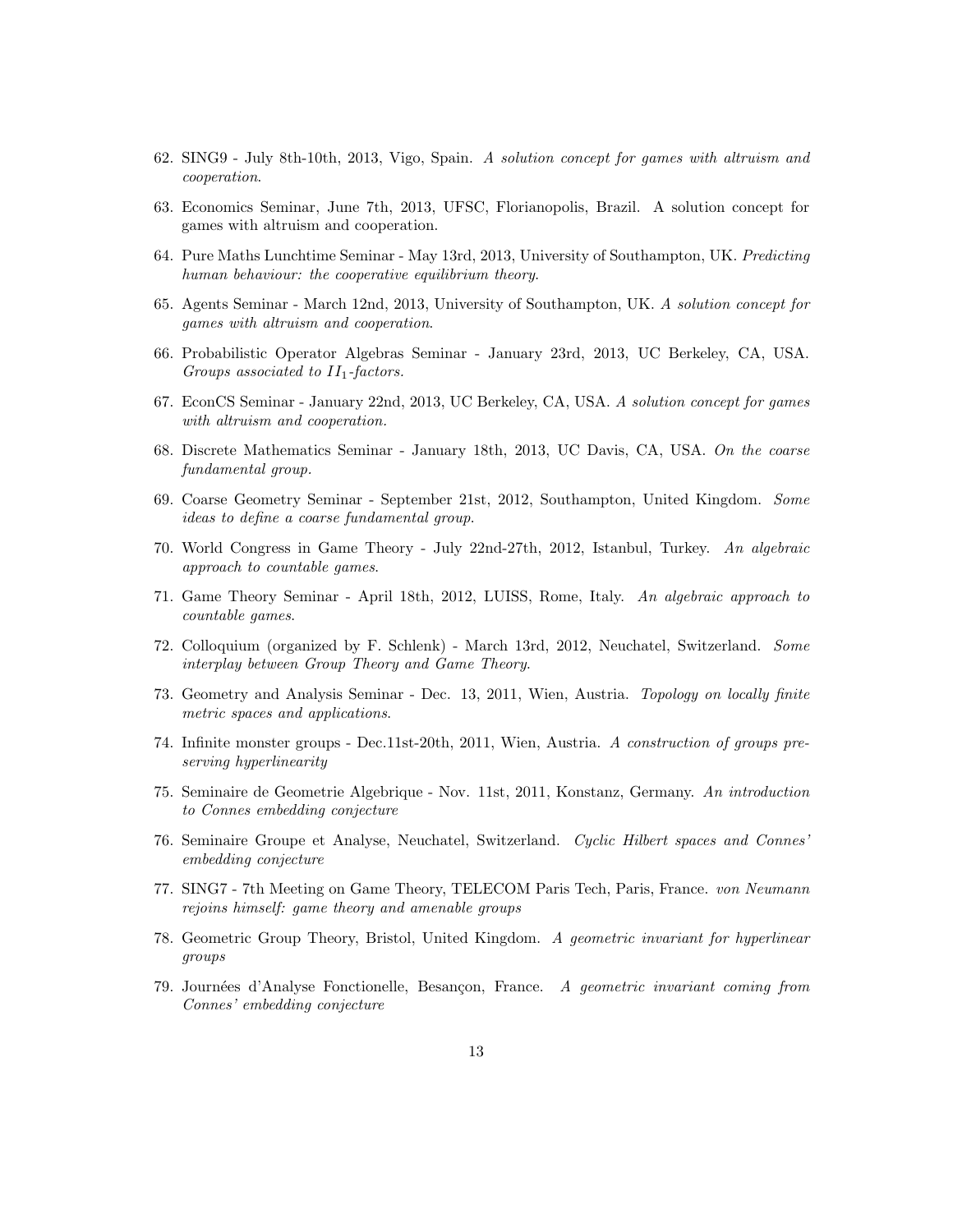- 80. Rencontre du GDRE GREFI-GENCO, IHP, Paris, France. A geometric invariant coming from Connes' embedding conjecture
- 81. Applied stochastic models and data analysis international conference, June, 2011, La Sapienza, Rome, Italy. von Neumann rejoins himself: game theory and amenable groups.
- 82. EU-NGC 4th Annual Meeting, Bucharest, Romania. A geometric invariant coming from Connes' embedding conjecture
- 83. LaWiNe seminar, Neuchâtel, Switzerland. Product of ultrafilters and application to Connes' embedding conjecture
- 84. A geometric invariant coming from Connes' embedding conjecture, Florianopolis, Brazil cancelled for personal reasons.
- 85. Product of ultrafilters and application to Connes' Embedding Problem, University of Gottingen, Germany.
- 86. Product between ultrafilters and applications to hyperlinear groups, Sophus Lie Conference Center, Nordfjordeid, Norway.

#### RESEARCH COURSES

- 2. Crash course. June-July 2019, IMT School for Advanced Studies, Lucca, Italy. The cognitive foundations of human sociality: A review.
- 1. Workshop on Sofic and Hyperlinear groups and Connes' embedding conjecture June 10th-21st, 2013, UFSC, Florianopolis, Brasil. Introduction to Sofic and Hyperlinear groups and Connes' embedding conjecture. Research course with Martino Lupini.

## EVENTS ORGANIZED

- SABE-IAREP 2018, Middlesex University London, UK. July 18-22, 2018.
- (with A. Valette), Workshop on Connes Embedding Conjecture, University of Neuchatel, Switzerland. April 23-27, 2012.
- A day in Geometric Group Theory, University of Rome, Tor Vergata. March 17th, 2011.

RESEARCH VISITS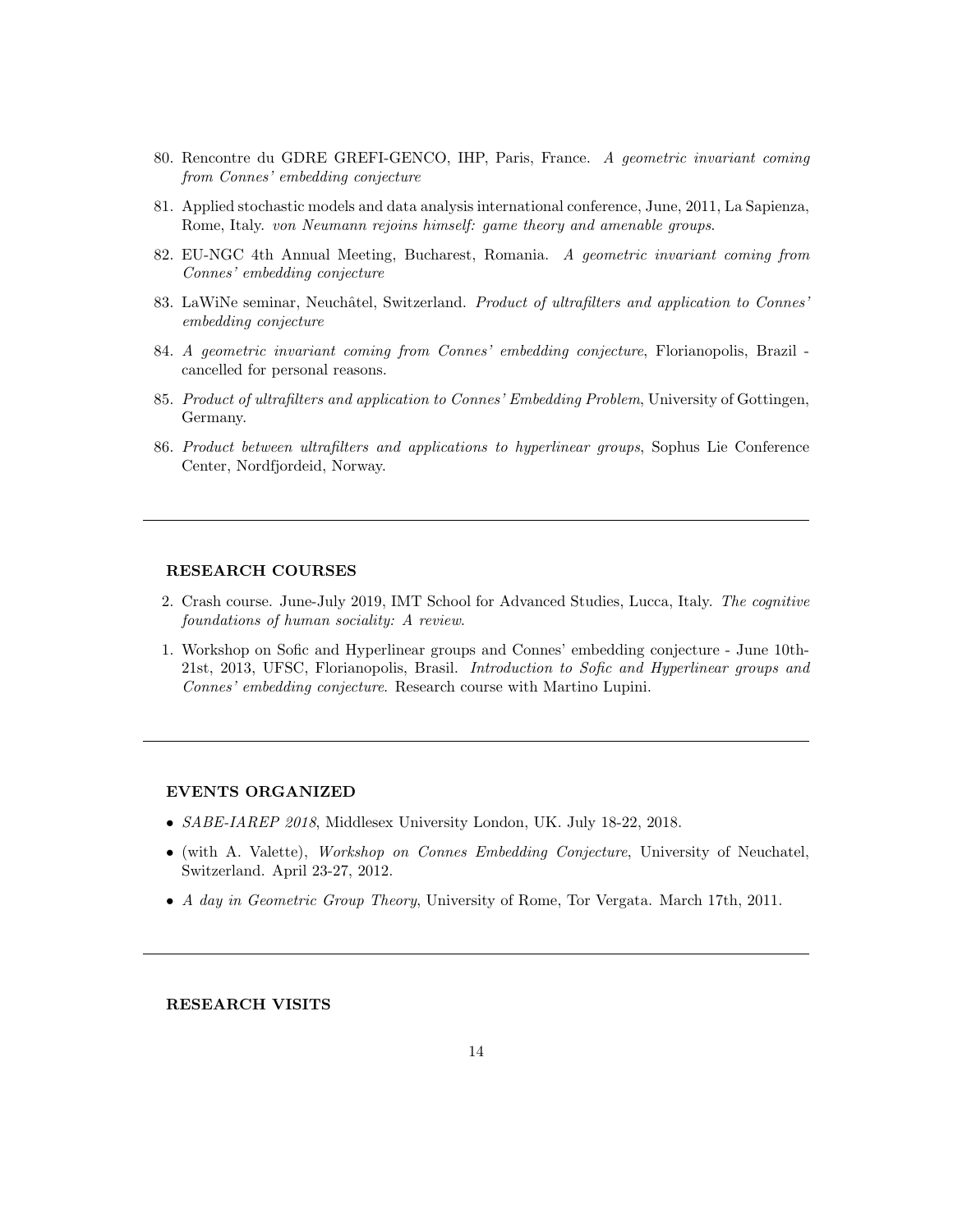- December 2020, University of Florence, Italy. Two weeks visiting Leonardo Boncinelli.
- May 2020, Boston College, USA. One week visiting Liane Young [cancelled because of Covid-19].
- May 2020, New York University, USA. One week visiting Jay van Bavel [cancelled because of Covid-19].
- May 2020, MSRI, Berkeley, CA, USA. Two weeks visiting Hélène Barcelo [cancelled because of Covid-19].
- June-July 2019, IMT School for Advanced Studies, Lucca, Italy. One month visiting Ennio Bilancini.
- June 2019, University of Amsterdam, The Netherlands. One week visiting Shaul Shalvi.
- May 2019, Universidad Carlos III de Madrid, Spain. One week visiting Anxo Sanchez.
- May 2019, University of Granada, Spain. One week visiting Ismael Rodriguez-Lara.
- May/June 2018, MSRI, Berkeley, CA, USA. Two weeks visiting Hélène Barcelo.
- May 2018, University of California San Diego, USA. Ten days visiting Uri Gneezy.
- March 2018, Maribor University, Slovenia. One week visiting Matjaz Perc.
- June 2017, Universidad Carlos III de Madrid, Spain. One week visiting Anxo Sánchez.
- $\bullet$  May 2017, MSRI, Berkeley, CA, USA. One month visiting Hélène Barcelo.
- March 2015, MSRI, Berkeley, CA, USA. One month visiting Hélène Barcelo.
- November 2014, Yale University, New Haven, Connecticut, USA. Two weeks visiting David G. Rand
- April 2014, MSRI, Berkeley, CA, USA. One month visiting Hélène Barcelo.
- December 2013, Bocconi University, Milan, Italy. One week visiting Massimo Marinacci.
- September 2013, Yale University, New Haven, Connecticut, USA. Ten days visiting David G. Rand.
- September 2013, Cornell University, Ithaca, NY, USA. One week visiting Joe Halpern.
- July 2013, University of Warsaw, Poland. Two weeks visiting Piotr Nowak.
- June 2013, Universidade Federal de Santa Catarina, Florianopolis, Brasil. Three weeks visiting Vladimir Pestov.
- $\bullet$  January 2013, MSRI, Berkeley, California, USA. Two weeks visiting Hélène Barcelo.
- January-February 2012, IHP, Paris, France. Two weeks visiting Marco Scarsini.
- July 2010, Penn State University, Pennsylvania, USA. Two weeks visiting Nathanial P. Brown.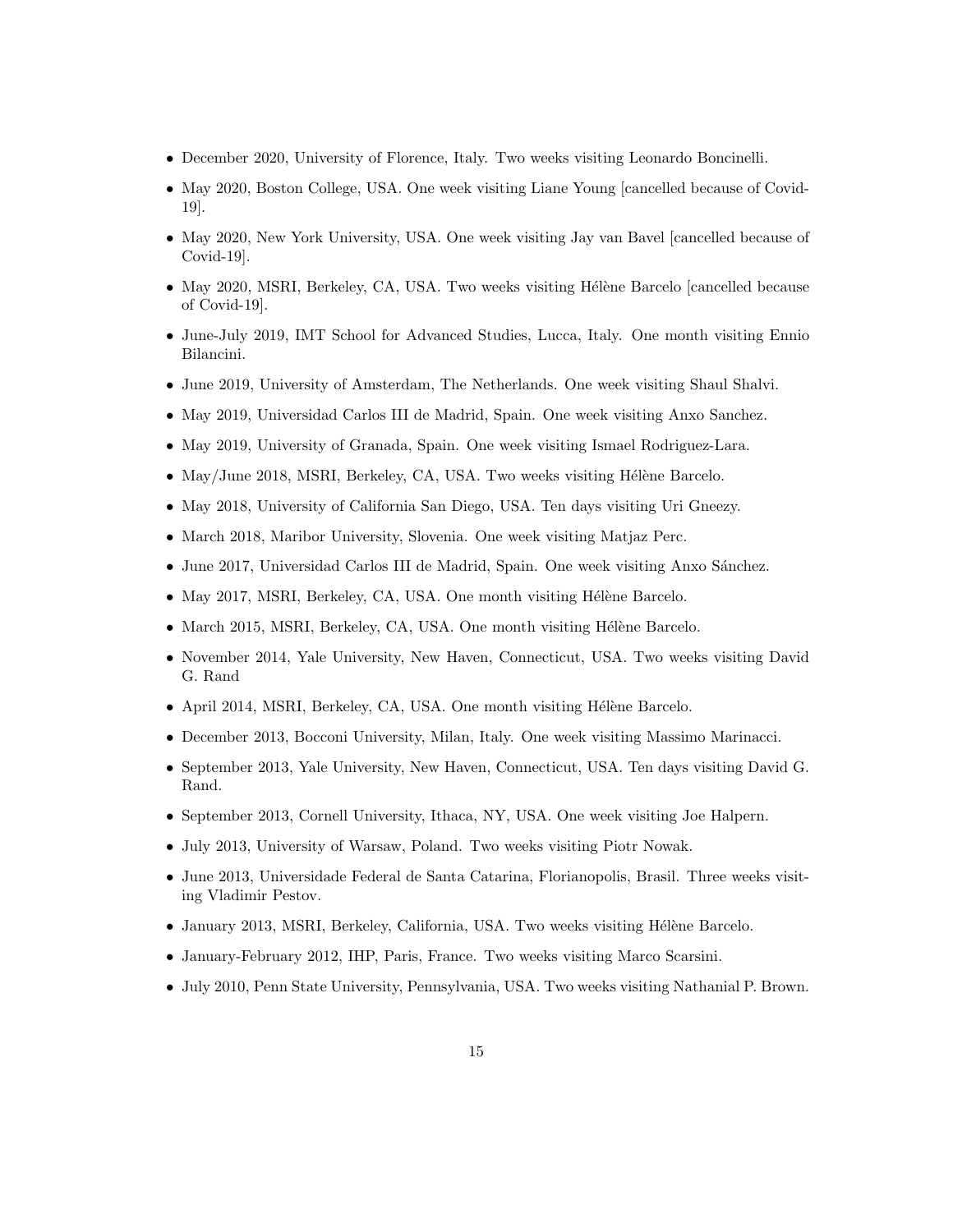# TEACHING EXPERIENCE

- 2021/2022
	- Behavioral Economics, Middlesex University, London, United Kingdom. Lecturer.
	- Quantitative Techniques I, Middlesex University, London, United Kingdom. Module Leader.
- 2020/2021
	- Behavioral Economics, Middlesex University, London, United Kingdom. Lecturer.
	- Quantitative Techniques II, Middlesex University, London, United Kingdom. Module Leader.
- $2019/2020$ 
	- Behavioral Economics, Middlesex University, London, United Kingdom. Lecturer.
	- Quantitative Techniques I, Middlesex University, London, United Kingdom. Module Leader.
- $2018/2019$ 
	- Behavioral Economics, Middlesex University, London, United Kingdom. Lecturer.
	- Quantitative Techniques II, Middlesex University, London, United Kingdom. Module Leader.
- $2017/2018$ 
	- Behavioral Economics, Middlesex University, London, United Kingdom. Lecturer.
	- Quantitative Techniques I, Middlesex University, London, United Kingdom. Module Leader.
	- Quantitative Techniques II, Middlesex University, London, United Kingdom. Module Leader.
- $2016/2017$ 
	- Economic Decisions and Strategies, Middlesex University, London, United Kingdom. Module Leader.
	- Behavioral Economics, Middlesex University, London, United Kingdom. Lecturer.
	- Quantitative Techniques I, Middlesex University, London, United Kingdom. Module Leader.
- 2015/2016
	- Game Theory, University of Amsterdam, Amsterdam, The Netherlands. Module Leader.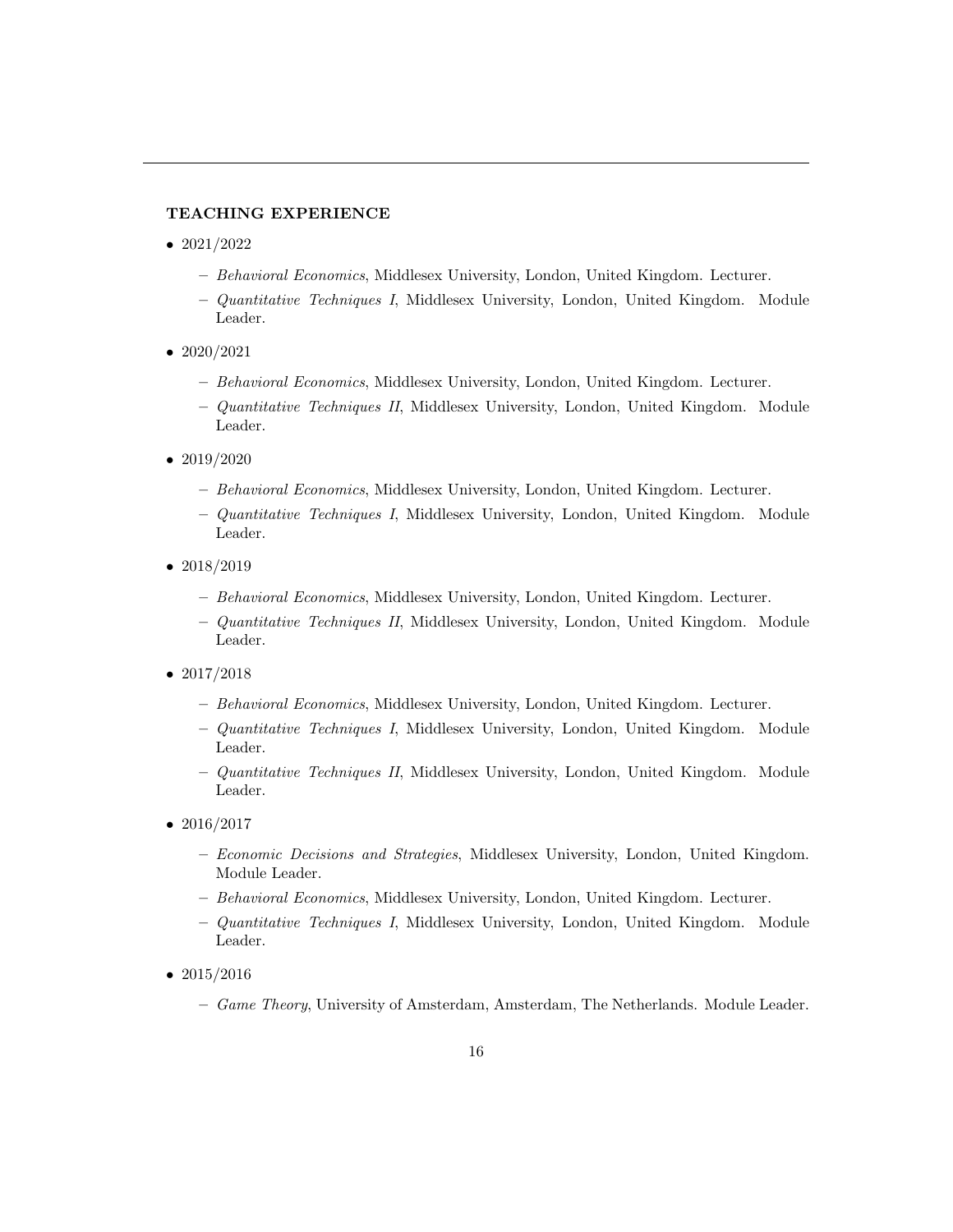- 2014/2015
	- Game Theory, University of Amsterdam, Amsterdam, The Netherlands. Module Leader.
- 2013/2014
	- $-$  Linear Algebra, University of Southampton, Southampton, United Kingdom. Teaching Assistant.
- 2012/2013
	- Introduction to Connes' embedding conjecture, Universidade Federal de Santa Catarina, Florianopolis, Brasil. Main speaker at the Workshop on Sofic and Hyperlinear Groups and the Connes Embedding Conjecture.
	- Calculus II, University of Southampton, Southampton, United Kingdom. Teaching Assistant.
	- Linear Algebra, University of Southampton, Southampton, United Kingdom. Teaching Assistant.
	- Calculus I, University of Southampton, Southampton, United Kingdom. Teaching Assistant.
- 2011/2012
	- Introduction to  $II_1$ -factors and Connes' embedding conjecture, University of Neuchâtel, Switzerland. Graduate Course.
	- $-$  Topology on locally finite metric spaces, University of Neuchâtel, Switzerland. Graduate Course.
- 2010/2011
	- $An introduction to Connes' embedding conjecture, Penn State University, State College$ (USA). Graduate Course.
	- Mathematics for Economics, LUISS University, Rome, Italy. Teaching Assistant.
	- Mathematics for Economics, University of Rome 'Tor Vergata', Italy. Teaching Assistant.
- 2009/2010
	- Mathematics for Economics, LUISS University, Rome, Italy. Teaching Assistant.
	- Mathematics for Economics, University of Rome 'Tor Vergata', Italy. Teaching Assistant.
	- $An introduction to Connes' embedding conjecture, University of Rome 'Tor's Vergata'$ (Italy). Graduate Course.
- 2008/2009
	- Mathematics for Economics, University of Rome 'Tor Vergata', Italy. Teaching Assistant.